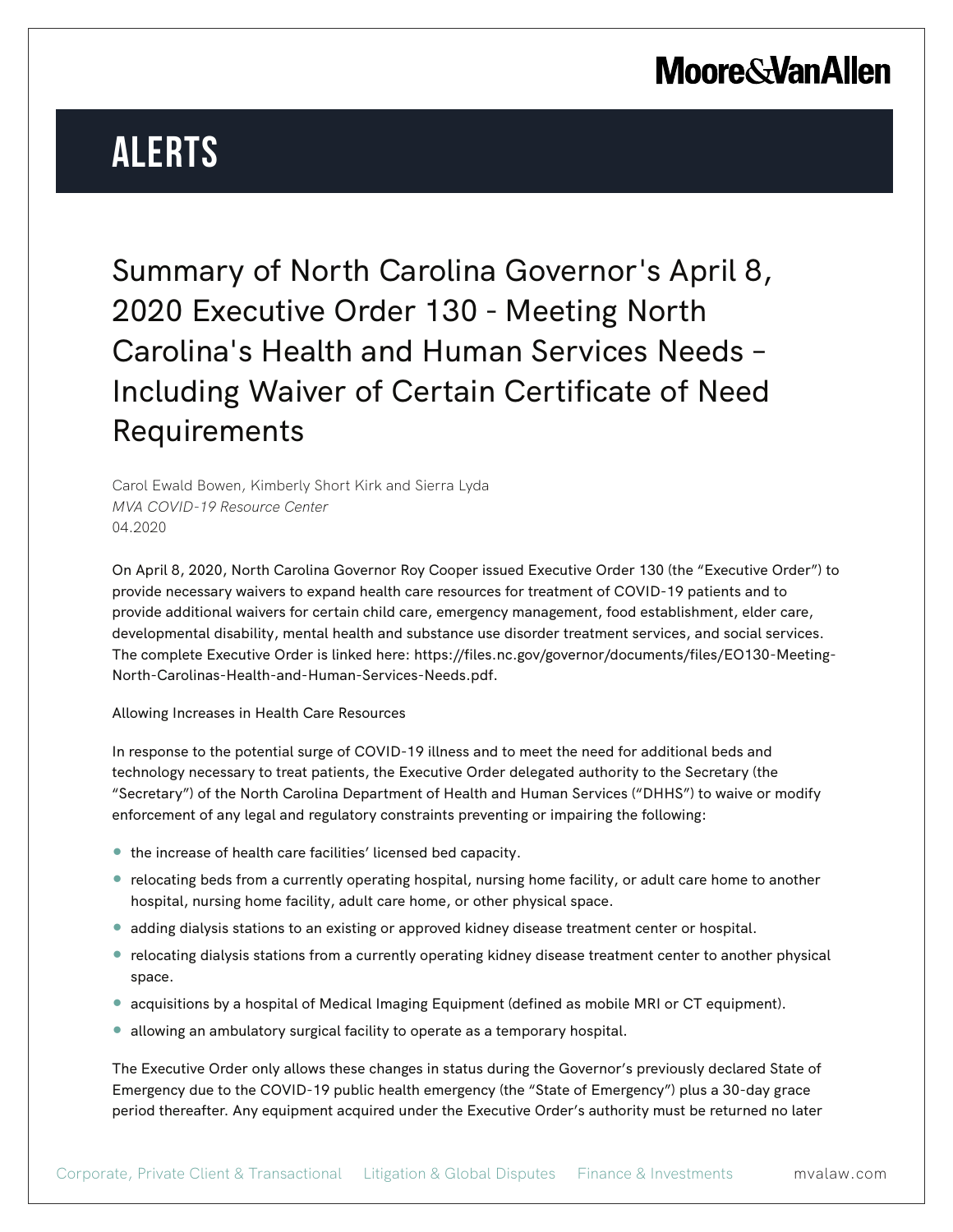### **Summary of North Carolina Governor's April 8, 2020 Executive Order 130 - Meeting North Carolina's Health and Human Services Needs – Including Waiver of Certain Certificate of Need Requirements**

than 30 days following the end of the State of Emergency. The Executive Order requires that providers seeking to increase, relocate, add, or acquire applicable health care resources obtain prior approval from the NC Department of Health Services Regulation ("DHSR") and includes the process for making these requests in writing (including by electronic mail). The Executive Order also specifically permits DHSR to approve these requests without requiring a provider to first obtain a Certificate of Need.

### Child Care Facilities for Covered Children

The Executive Order also delegates to the Secretary authority to waive or modify enforcement requirements with respect to child care facilities serving children of employees of COVID-19 essential businesses and operations as defined in Executive Order 121[1], children who are receiving child welfare services, or children who are homeless or living in unstable or unsafe living arrangements (collectively, "covered children"). DHHS is directed by the Executive Order to establish certain emergency, health and safety, and operational guidelines for child care facilities that wish to open or remain open to served covered children. The Executive Order also permits child care facilities that are currently closed and wish to re-open for the sole purpose of serving covered children to do so upon submission of an emergency child care provider application prior to reopening. These waivers and modifications with respect to child care facilities are applicable only during the duration of the Executive Order.

#### Increasing the Pool of Professional Health Care Workers

### *Regulatory Flexibility to Expand the Health Care Workforce*

The Executive Order also permits professional health care licensing boards to waive or modify, only for the duration of the Executive Order, enforcement of certain legal and regulatory constraints[2] that would prevent or impair allowing:

- persons licensed in other states to provide care within North Carolina without a North Carolina license.
- persons to provide care if they are retired or if their licenses are inactive.
- skilled but unlicensed volunteers to provide care.
- students in an appropriately advanced stage of professional study to provide care.

Each professional licensing board is to document applicable waivers and modifications in writing, post them on its website, and provide guidance on training and qualifications necessary to address workforce shortages in essential health care services during the State of Emergency.

#### *Utilizing the Emergency Management Assistance Compact*

The Executive Order also directs the State Director of Emergency Management to identify resources available for response to Emergency Management Assistance Compact Requests. During the State of Emergency, a health provider licensed, registered, and certified in good standing in another U.S. jurisdiction may apply for an emergency license with the appropriate North Carolina licensing board and, if deemed eligible, may deliver services in North Carolina via telehealth provided the services are within the provider's authorized scope of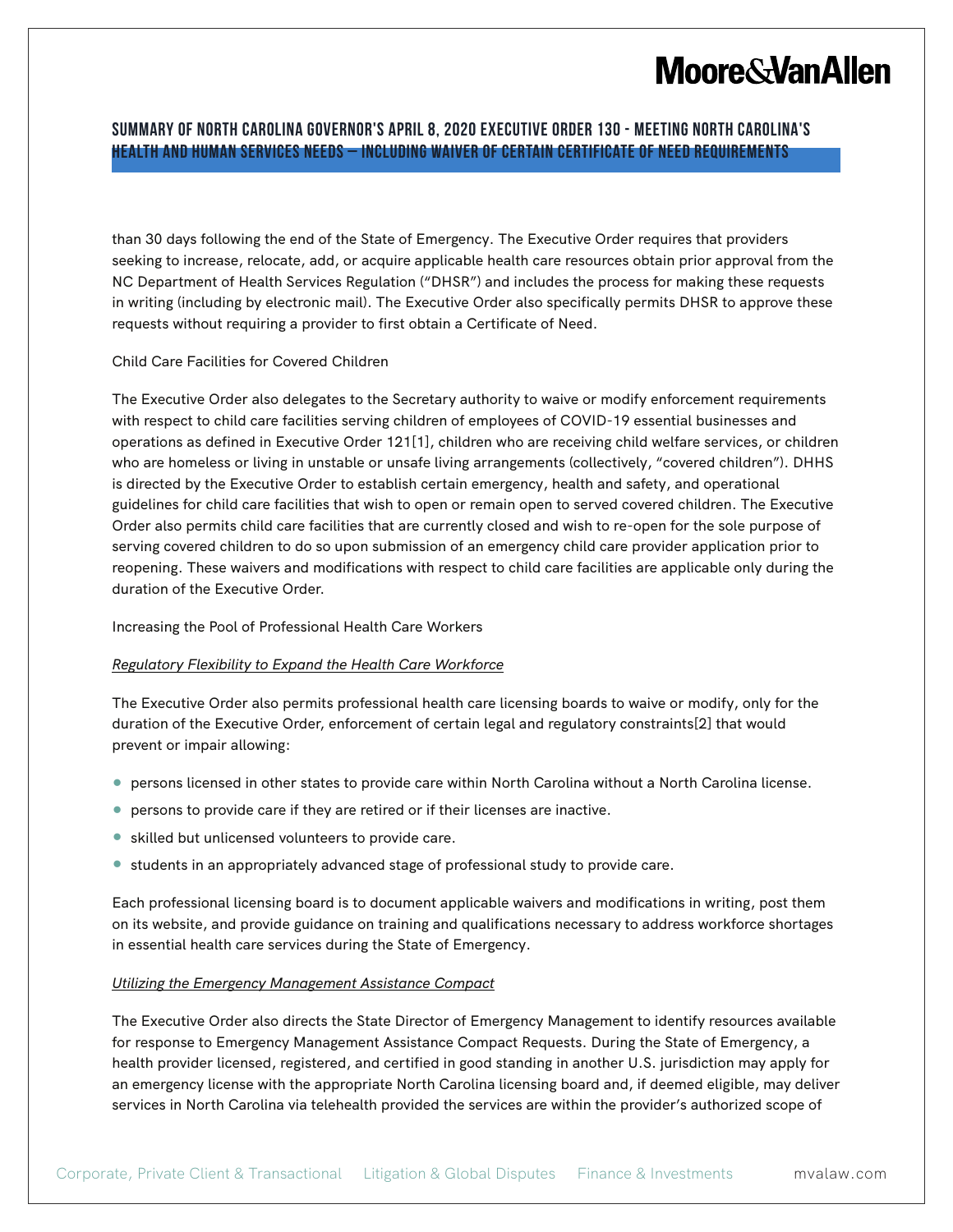### **Summary of North Carolina Governor's April 8, 2020 Executive Order 130 - Meeting North Carolina's Health and Human Services Needs – Including Waiver of Certain Certificate of Need Requirements**

practice in the jurisdiction where the professional is licensed. When assistance is requested by North Carolina, any person who owns a license, certificate, or other permit issued by another United States jurisdiction evidencing they meet the qualifications for a professional or other skills deemed licensed, certified, or permitted by the State of North Carolina may render aid involving the skill to meet the declared State of Emergency. Further, any licensure requirement applicable to any emergency management worker as defined in NCGS §166A-19.60(e) is waived with respect to professional, mechanical or other skill practiced during the State of Emergency.

### *Limitation of Liability*

The Executive Order also provides that any persons who are licensed or authorized under the Executive Order to provide professional health care skills, to the extent they are providing emergency services, are considered emergency management workers as defined in NCGS §166A-19.60(e) and shall be insulated from civil liabilities up to the maximum extent authorized by NCGS §166A-19.60(e), except in cases of willful misconduct, gross negligence, or bad faith.

### Public Health

The Executive Order also waives certain provisions related to the expiration dates of transitional food establishment permits and the expiration date of breath alcohol test analyst permits.

#### Mental Health, Developmental Disabilities, and Substance Abuse Services

The Executive Order waives certain requirements with respect to mental health and substance use disorder treatment services and support services for individuals with intellectual and developmental disabilities ("MH/ DD/SAS Services"). These are to be waived or modified to the extent that they remove regulatory constraints that would prevent or impair the continued provision of MH/DD/SAS Services or the provision of MH/DD/SAS Services by telehealth.

#### Health Services Licensure

The Executive Order also permits the Secretary to waive or modify certain requirements with respect to:

- the program of all-inclusive care for the elderly ("PACE") in order to provide in-home care commencing on March 25, 2020 and continuing for the duration of the Executive Order.
- in-home health aide rules for initial assessments and supervisory visits.
- screening of new hires because of disruption of fingerprinting services by counties.

Social Services Programs and Licensure

Under the Executive Order, the Secretary may waive or modify certain requirements applicable to social service programs and licensure, including the following: